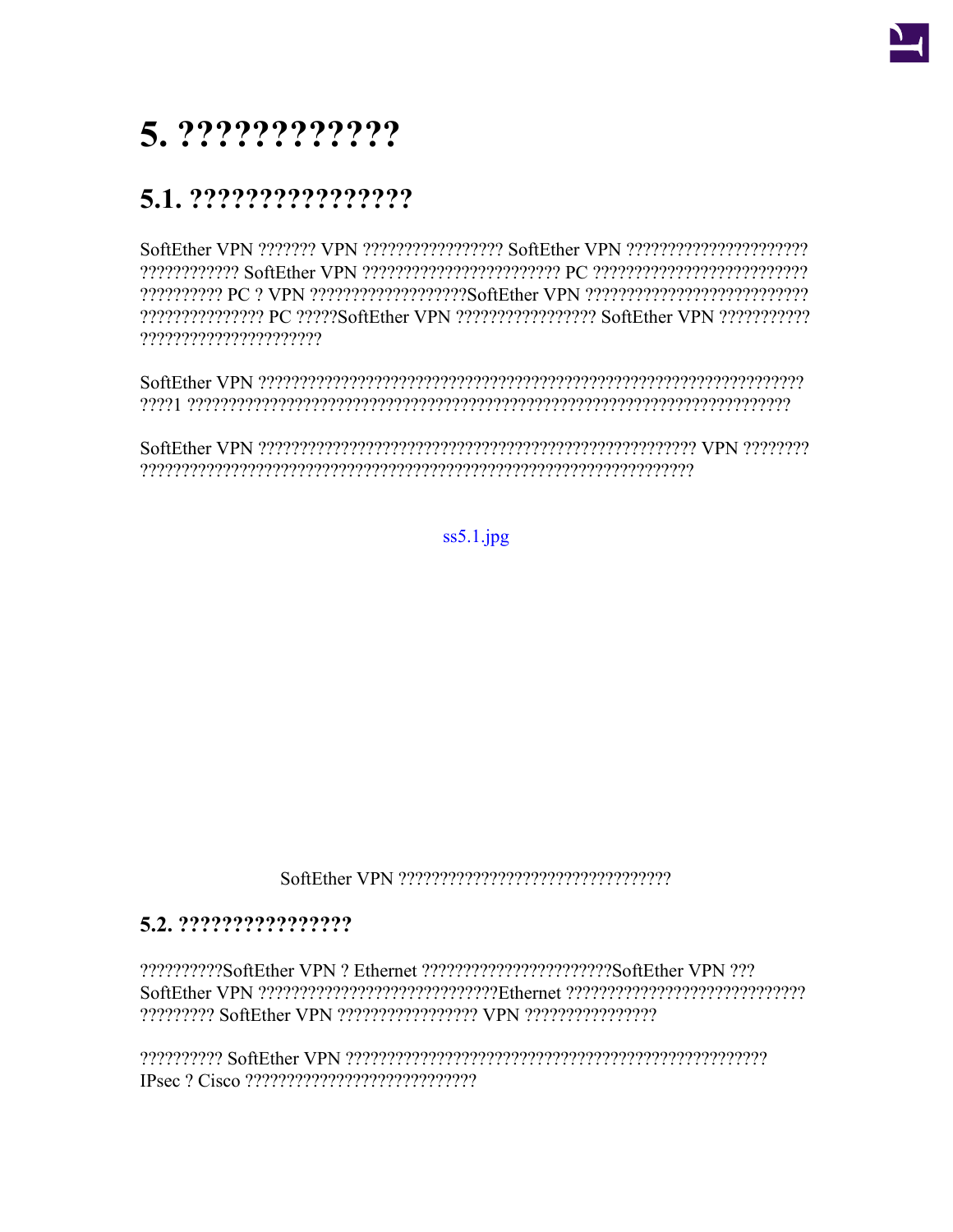$ss5.2.jpg$ 

#### 

 $??$ ?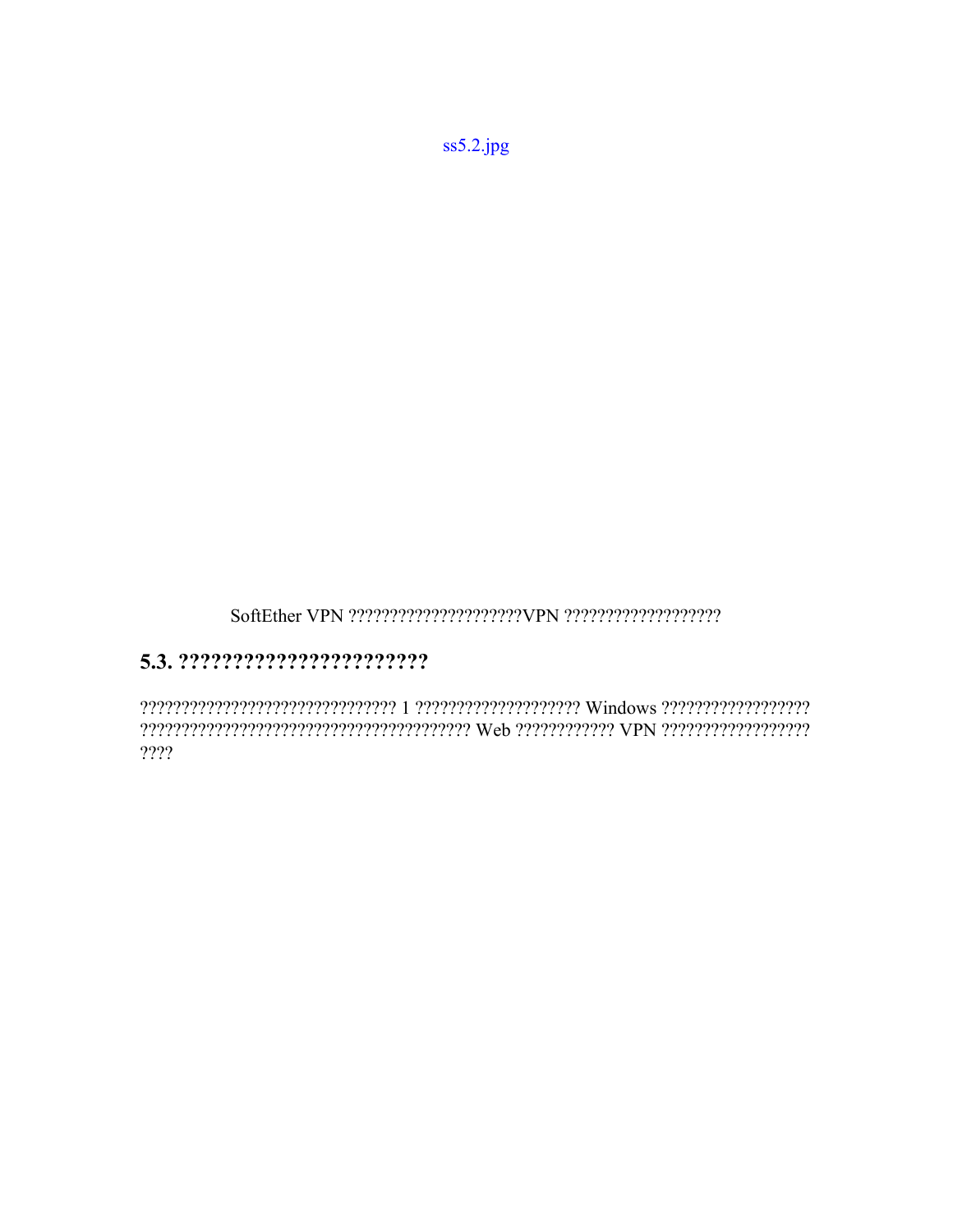[ss5.3.jpg](https://ja.softether.org/@api/deki/files/70/=ss5.3.jpg)

SoftEther VPN ????????????Cisco VPN ???? 100 ????????

[ss5.3\\_2.jpg](https://ja.softether.org/@api/deki/files/71/=ss5.3_2.jpg)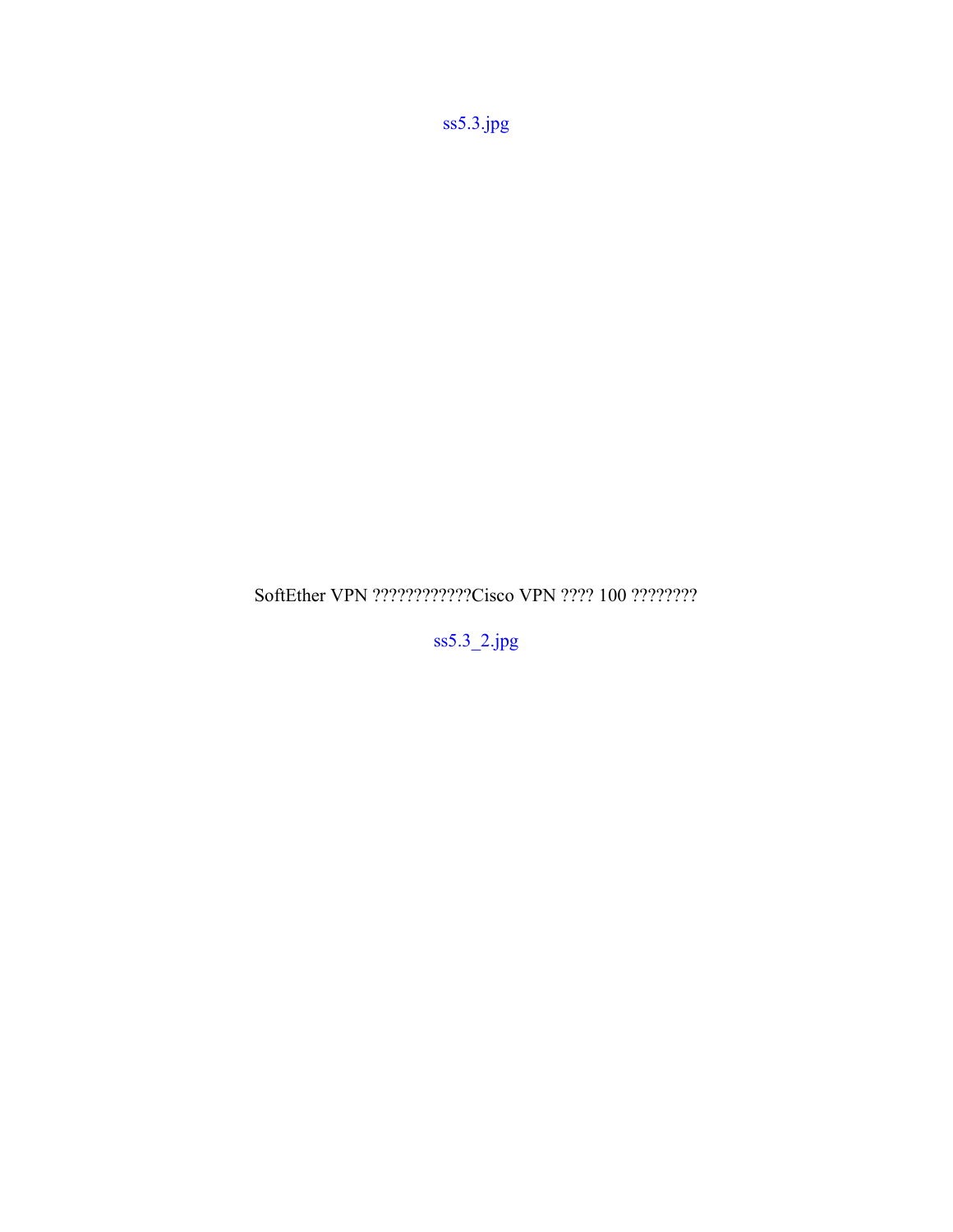#### **5.4. ?????????**

SoftEther VPN Server ? TCP/IP ?????????????????????????????????????SoftEther VPN Server ? Linux ???????????????????????????????????????????????? Windows ????????? 1 ????????????????????? GUI ?????? Windows ??????????????????VPN Server ???????? ?????????VPN Server ? VPN ?????????????????? RPC ???? TCP ???? VPN ??????????? ???????????????????????????????????? RPC (Remote Procedure Call) ????? VPN ?????? ?? SSL ???????????

[ss5.4.jpg](https://ja.softether.org/@api/deki/files/72/=ss5.4.jpg)

VPN ????????????????? VPN Server ????????????????? Windows ???????????Linux?FreeBSD?Solaris ??? Mac ?? VPN Server ????????

#### **5.5. GUI ?????**

SoftEther VPN Server ?????????????????? Windows ?? GUI ????????????????????? SoftEther VPN Server ??????????????????????????????????????????????

GUI ?????? VPN Server ?????????????????????????????????????????????????????????? ??????? Web ?????????????????????????????????? VPN ?????????????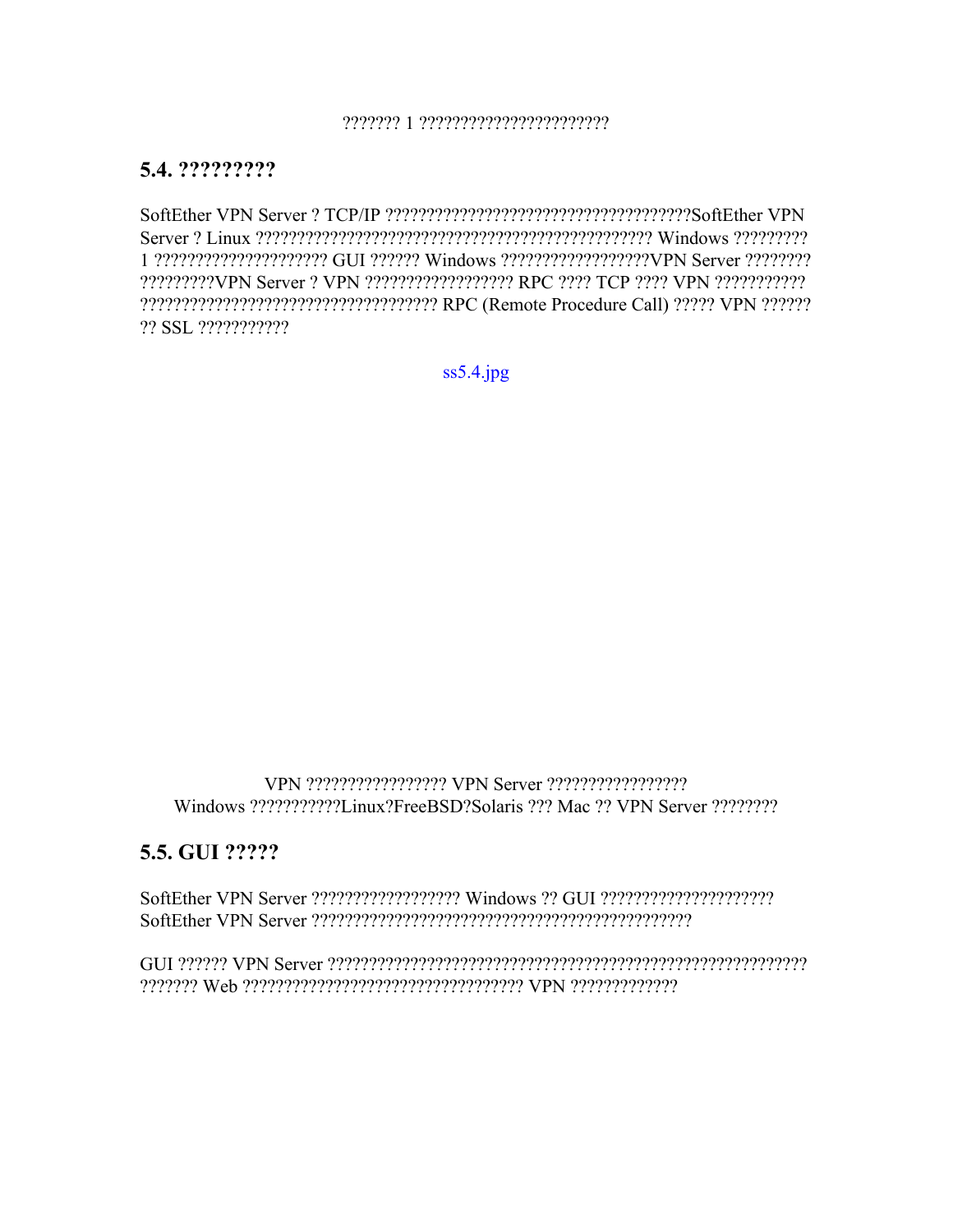$ss5.5$ <sup>1</sup>.jpg

 $\label{eq:VPN} \text{VPN} \text{ ????????????????????????????$ 

 $ss5.5_2$ .jpg

 $? ? ? ? ? ? ? ? ? ? ? HUB ? ? ? ? ? ? ? ? ? ? ? ? ? ? ? ? ? ? ? ?$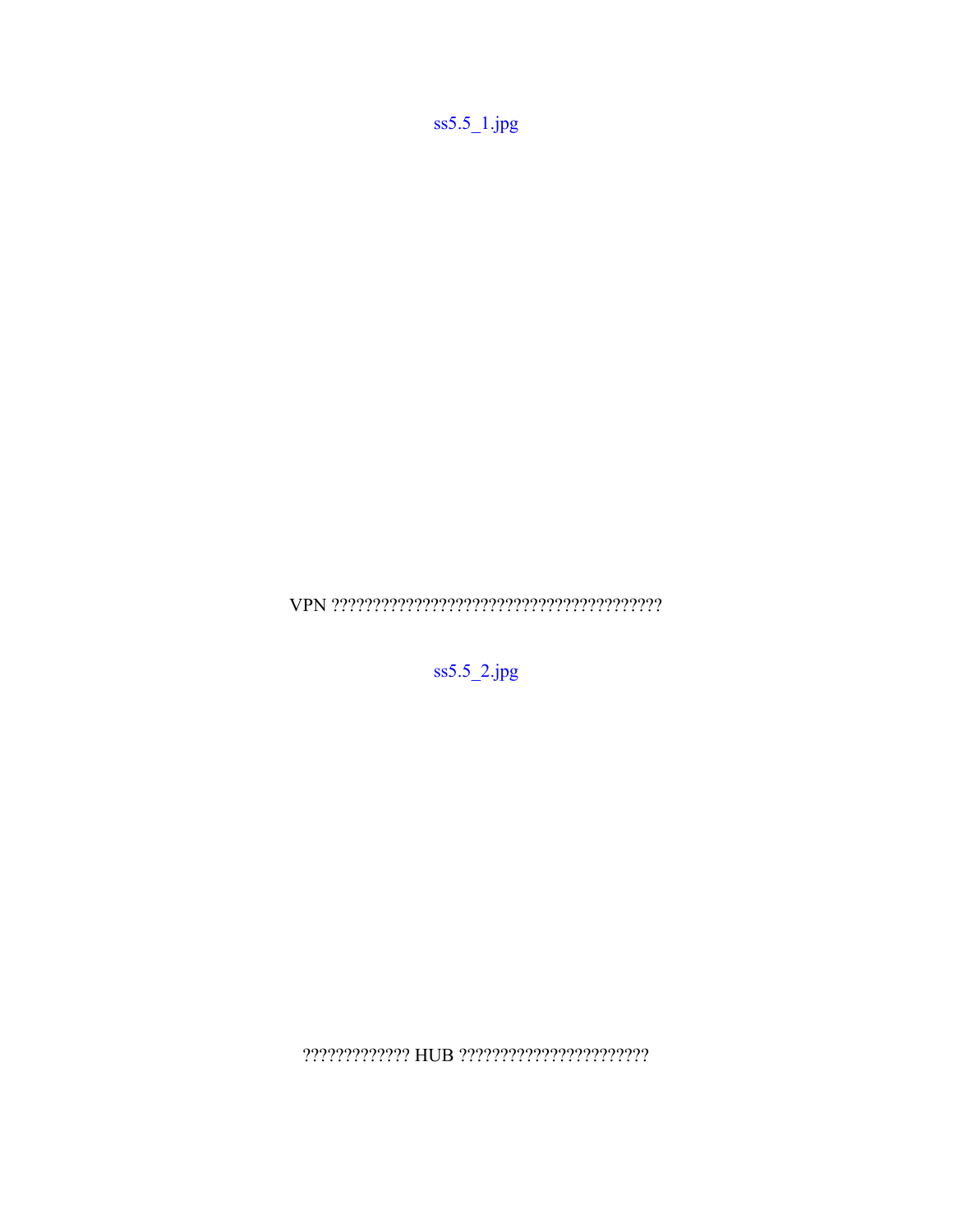$ss5.5_3$ .jpg

 $????????????$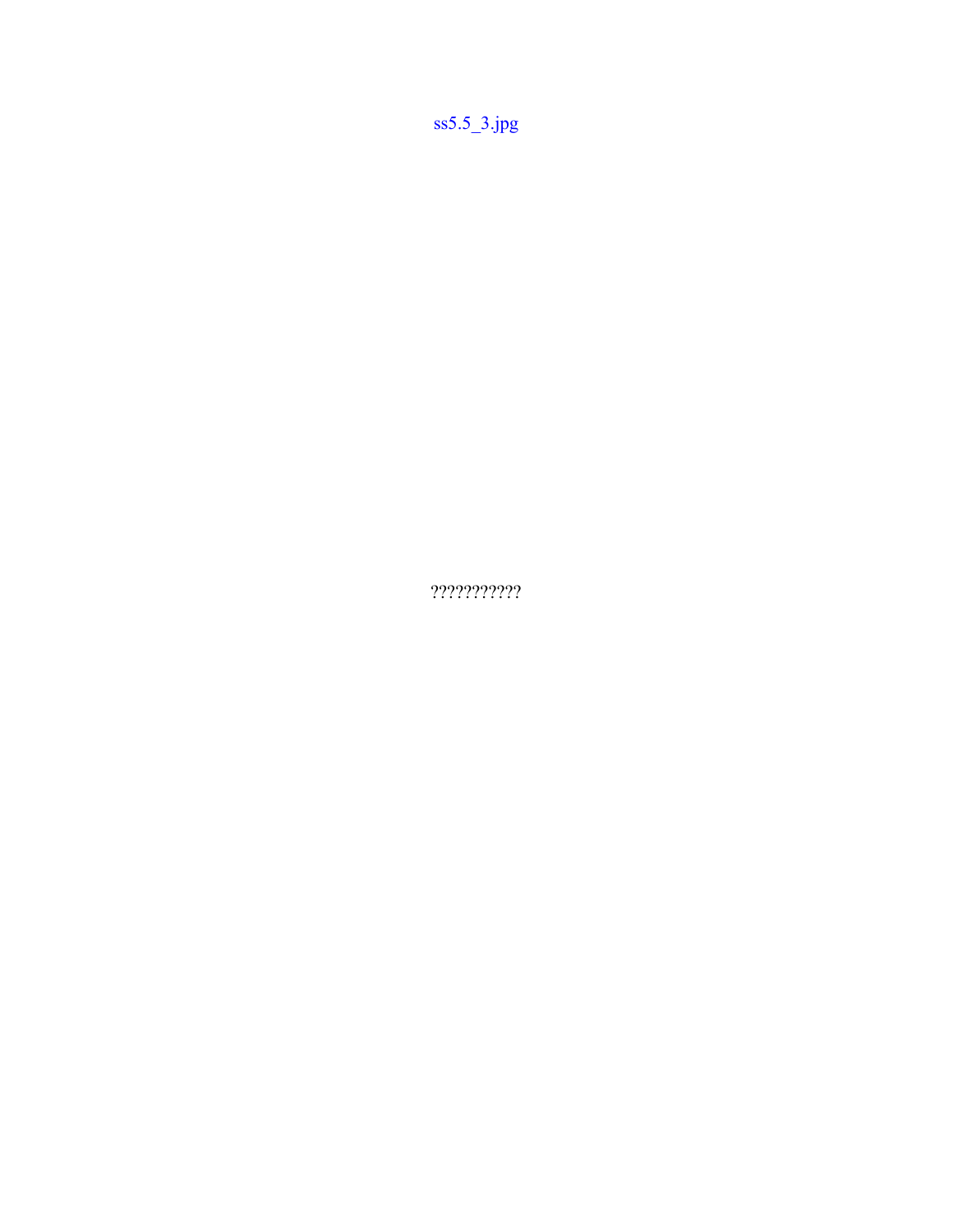## 

### 5.6. ????????????

???? SoftEther VPN ?????????????????????????? "vpncmd" ??????????????vpncmd ????? 

 $ss5.5_4$ .jpg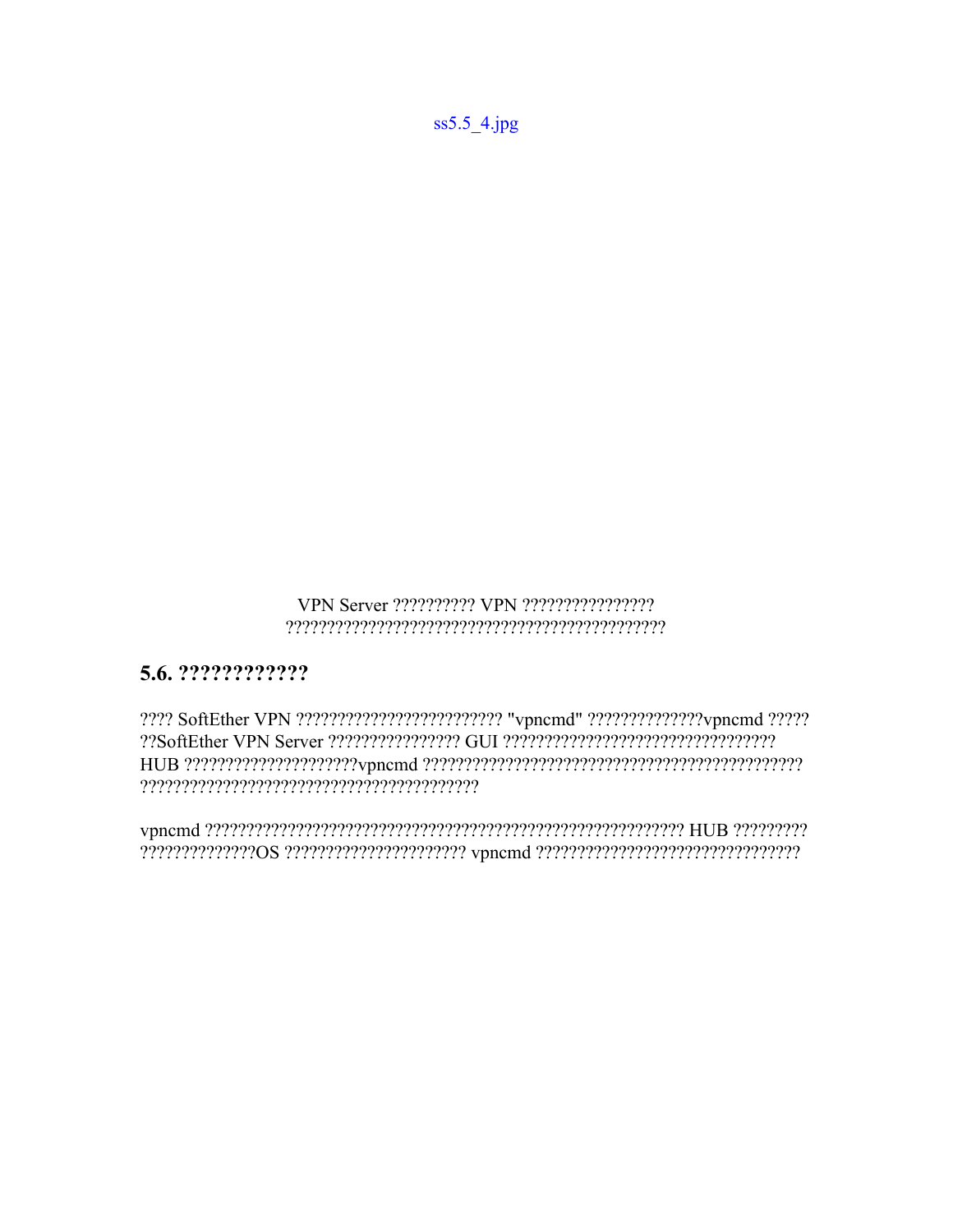$ss5.6$ .jpg

vpncmd? Windows?Linux?FreeBSD?Solaris ??? Mac OS X ???????? 

#### 5.7. ??????????????

recepteded of the Magnetic decomposition of the Magnetic Contract of the Contract of the Control of the Contro ???

?????????????

?????????????????????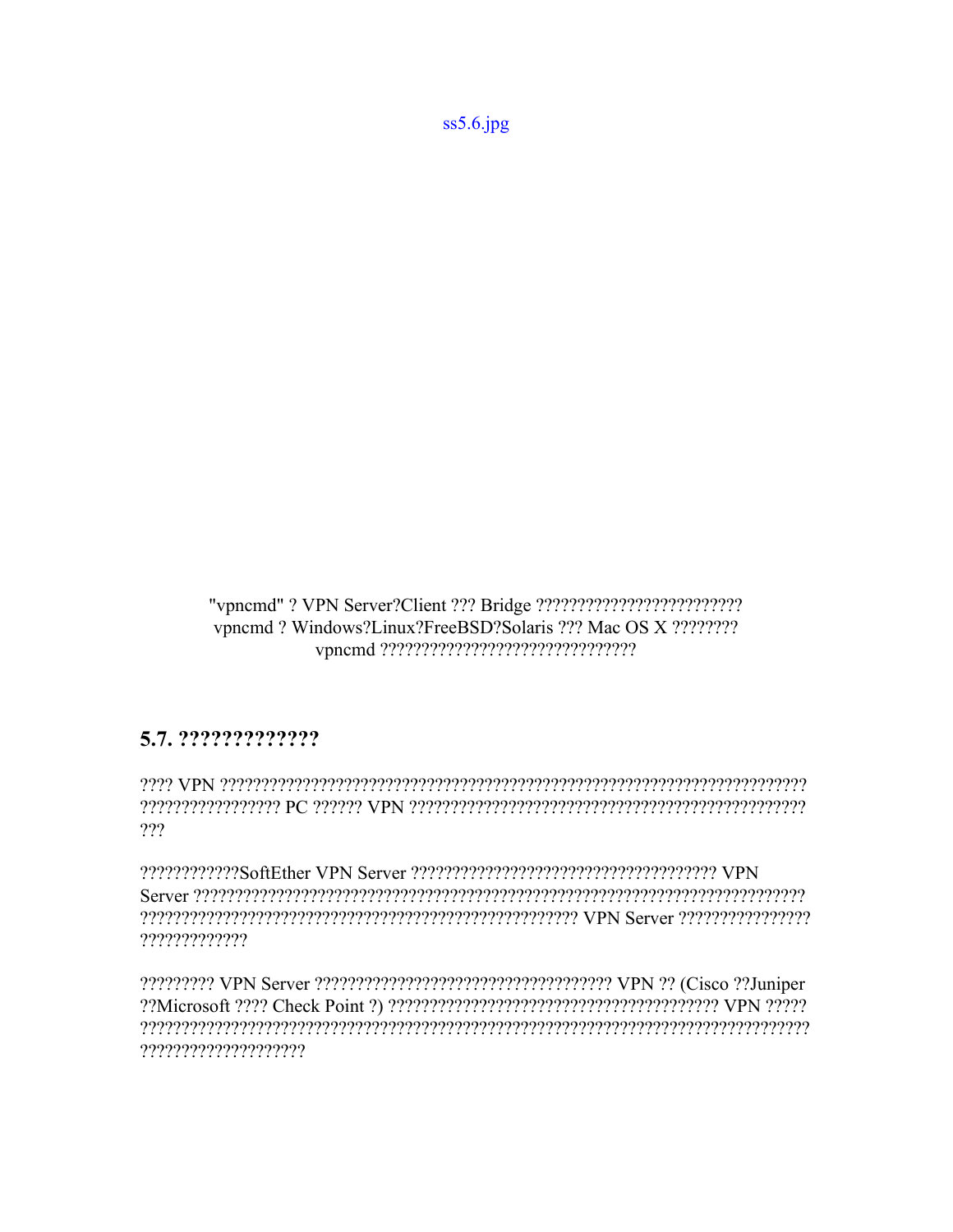222222222222220NIX 2222222 Makefile 22222222VPN Server 2222222222222222222222222

 $ss5.7$ .jpg

??????????????????? 

#### 5.8. ???????????????? Unicode ?????

????????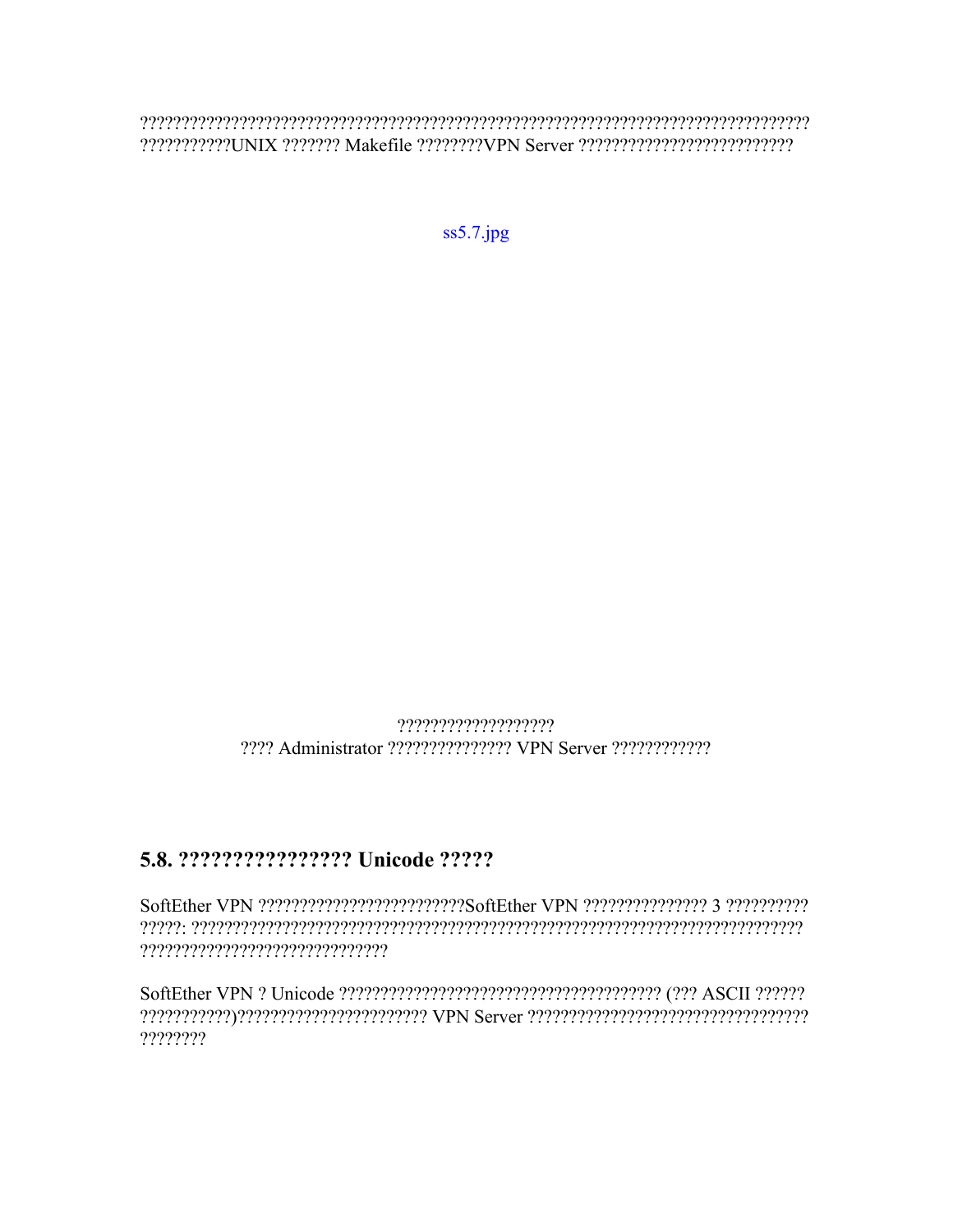[ss5.8\\_1.jpg](https://ja.softether.org/@api/deki/files/80/=ss5.8_1.jpg)

Japanese Version (????).